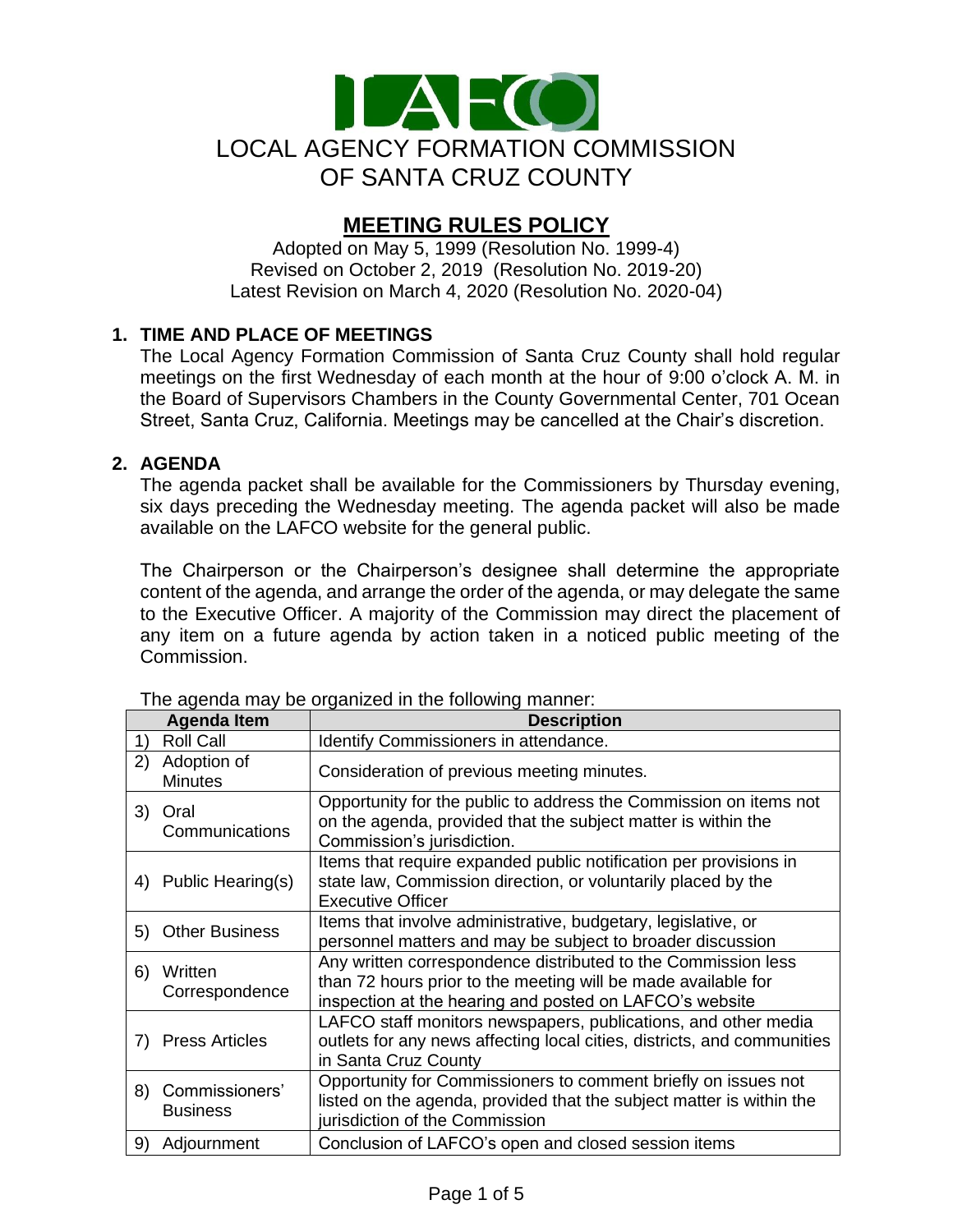In some cases, special items may be added to the agenda, including but not limited to Oath of Office, Closed Sessions, or other non-periodic items. The agenda outline above may include such special items, when applicable.

All reports, communications, resolutions, or other matters to be submitted to the Commission shall be submitted to the Executive Officer no later than noon on Monday, nine days preceding a regular Commission meeting. Correspondence presented to the Commission after that date but before the regular meeting will be made available on the LAFCO website and at the meeting for public review.

Items not on the agenda should not be considered at the scheduled meeting, but should be set for the next available meeting, unless the Commission grants its consent for urgent matters consistent with the Ralph M. Brown Act (Government Code Section 54950.5 *et seq*.).

# **3. ELECTION OF CHAIRPERSON**

The Commission shall, at its first regular meeting in January of each year, or as duly continued by action of the Commission, choose one of its members to serve as Chairperson and one of its members to serve as Vice-Chairperson, to serve the balance of the calendar year or until the election of their successors.

Should the office of Chairperson or Vice-Chairperson become vacant during the calendar year, the Commission shall, at the meeting at which the vacancy occurs, choose a successor to fill the vacancy for the balance of that calendar year, or until the election of a successor.

# **4. CHAIRPERSON TO PRESIDE**

The Chairperson shall preside at the meetings of the Commission. If the Chairperson is absent or unable to act, the Vice-Chairperson shall serve until the Chairperson returns or is able to act. The Vice-Chairperson has the same powers and duties of the Chairperson while acting as Chairperson.

## **5. QUORUM**

A majority of the regular members of the Commission shall constitute a quorum for the transaction of business. Alternate members, when seated in place of regular members, shall be considered a regular member for quorum determination. When there is no quorum, the Chairperson or Vice-Chairperson, or if no Commissioners are present, the Executive Officer shall adjourn the meeting.

## **6. MAJORITY VOTE**

An affirmative vote of at least four members of the Commission, including alternate members when seated in place of regular members, shall be required to approve any motion before the Commission.

# **7. READING OF MINUTES**

Unless a Commissioner requests a reading of the minutes, the Commission may approve minutes without formal reading if the Executive Officer has previously furnished each member with a draft of the minutes.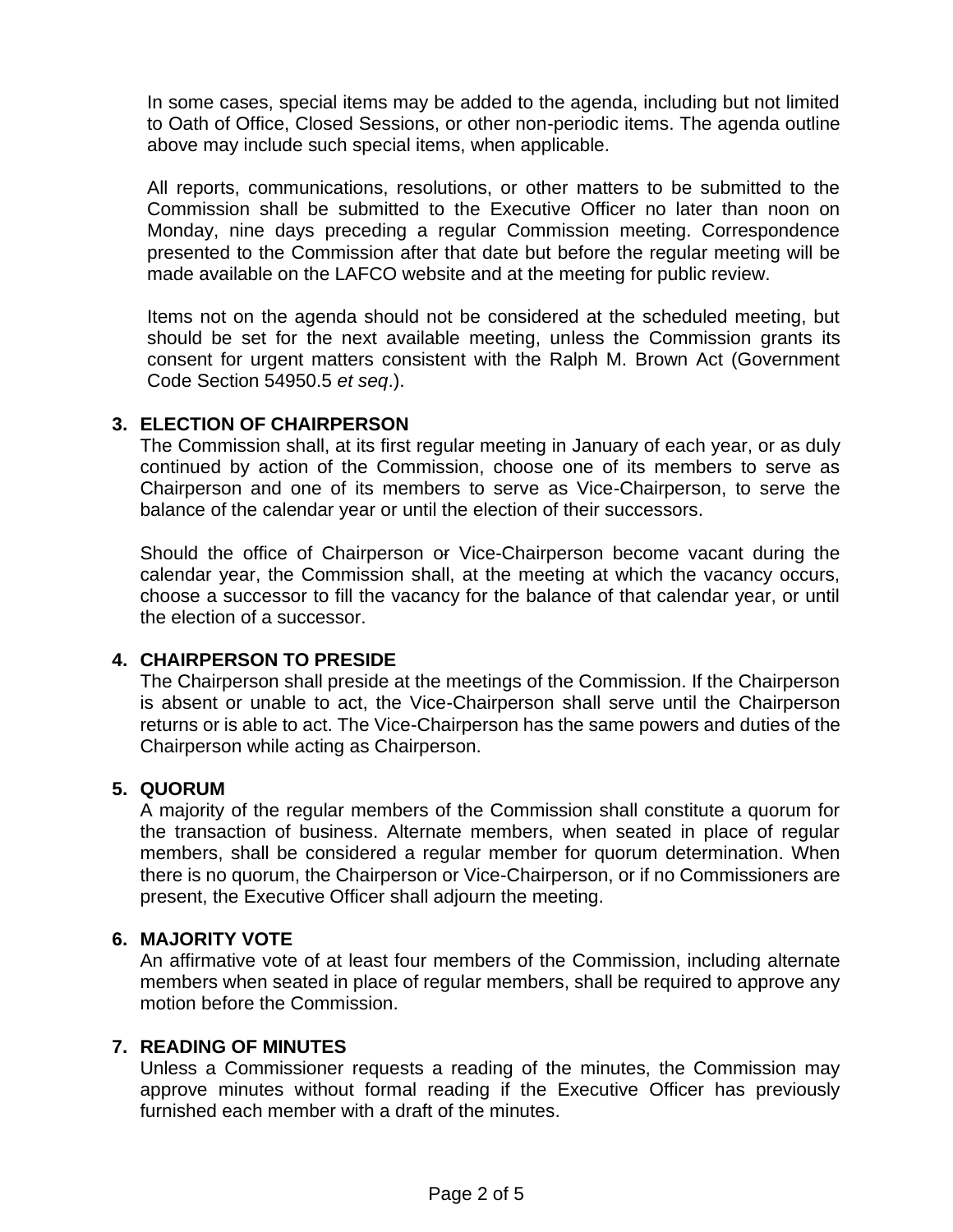# **8. RULES OF DEBATE**

Sturgis Rules of Order shall be followed by the Commission to the fullest extent possible; provided, procedural failure shall not invalidate an otherwise legal act of the Commission. In addition, the Chairperson may second motions and enter into debate regarding all Commission items. Every member desiring to speak shall address the Chairperson, and, upon recognition by the Chairperson, shall speak to the question under debate.

## **9. MANNER OF ADDRESSING THE COMMISSION--TIME LIMIT**

All persons addressing the Commission shall step up to the podium, give their name, geographical area (or City) of residence, and interest in the area under consideration in an audible tone for the record, and unless further time is granted by the Commission, shall limit their time to three minutes. The Chairperson, unless otherwise changed by a motion and vote from the Commission, may set a different time limit.

All remarks shall be addressed to the Commission as a body and not to any member thereof. No person, other than the Chairperson and the person having the floor, shall be permitted to enter into any discussion, either directly or through a member of the Commission, without permission of the Chairperson. No question shall be asked of a Commissioner or staff member except through the Chairperson.

## **10.METHOD OF VOTING**

The Commission shall vote by voice, unless one Commissioner requests a roll call vote. Roll call voting shall be random with the Chairperson voting last. Unless a member of the Commission states that they are disqualified or abstaining from voting, the silence shall be recorded as an affirmative vote.

## **11.ABSTAINING FROM VOTING**

No Commissioner shall abstain from voting without first notifying the Chairperson of the Commissioner's intent to abstain from the vote.

## **12.DISQUALIFICATION FROM VOTING**

Whenever any Commissioner is disqualified from voting, that Commissioner shall announce their disqualification to the extent required by law, step from the dais, and may then participate to the extent permitted by the California Political Reform Act.

## **13.ALTERNATE COMMISSIONERS**

Whenever present at a Commission meeting, Alternate Commissioners shall take part in all of the proceedings of the Commission, but shall not vote on any matter before the Commission, nor attend a closed session unless seated in place of an absent or disqualified regular member of the Commission.

## **14.ORAL COMMUNICATIONS**

The Commission will hear presentations from the public not to exceed three minutes on subjects within the Commission's jurisdiction and not on the agenda that day. No action will be taken by the Commission on any matter presented at that time. The Chairperson, subject to a motion and direction from the Commission, may set a different time limit.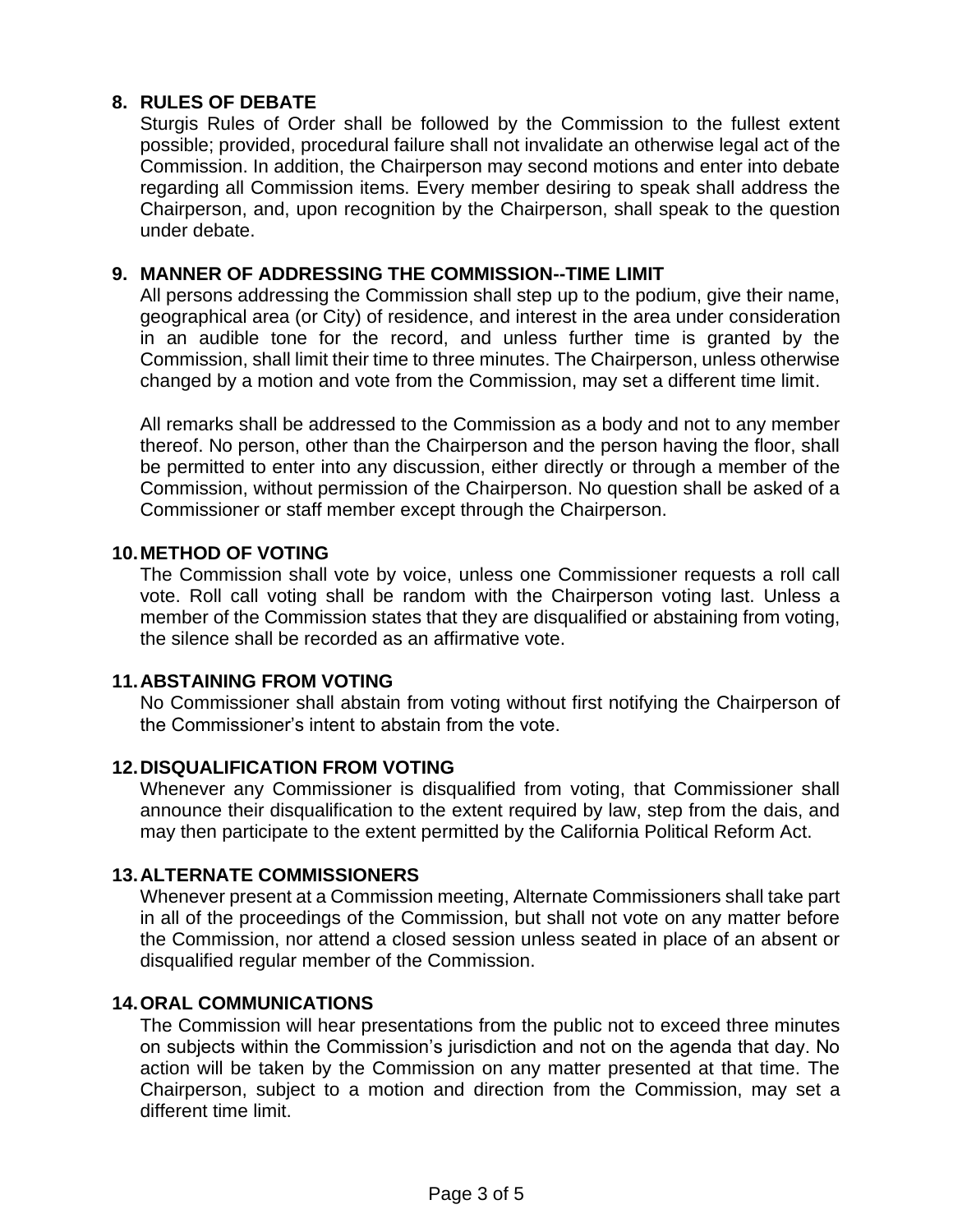## **15.SUMMARY ADJOURNMENT**

The Chairperson is empowered to summarily, and without motion, second, or voting, declare a meeting of the Commission adjourned if the Chairperson is unable to enforce the proper decorum of a meeting.

#### **16.RESOLUTION**

No resolution shall be adopted by the Commission unless it is presented before the Commission in writing and read aloud. When each Commissioner has received a copy of the resolution, the reading of the resolution is automatically waived unless a Commissioner specifically requests that it is read. Prior to Commission consideration, draft resolutions will be reviewed by Legal Counsel. Resolutions will be signed by the Chair, Legal Counsel, and the Executive Officer after the Commission has approved them at a public meeting.

#### **17.SPECIAL COMMITTEES**

The Commission may appoint special committees at any time for any lawful purpose of the Commission. Unless otherwise directed by the Commission, all special committees shall be appointed by the Chairperson, subject to approval of the Commission.

#### **18.PROTESTS AND DISSENTS BY COMMISSIONERS**

Any Commissioner shall have the right to have the reasons for their dissent from, or protest against, any action of the Commission, entered in the minutes.

#### **19.POSTING NOTICES**

Posting of official notices, notices of public hearings, and any other official papers of the Commission where posting is required by law, shall be posted on the Official Bulletin Board of the Local Agency Formation Commission of Santa Cruz County at the County Governmental Center at 701 Ocean Street, Santa Cruz, California. These official postings shall also be posted on the Commission's website at [www.santacruzlafco.org.](http://www.santacruzlafco.org/)

Should the Commission hold a public hearing at any other location than its regular place of meeting, then, in addition to posting the notice on the Official Bulletin Board as listed above, posting shall be made upon or near the door to the stated place of meeting.

#### **20.DOCUMENTS SUBMITTED AFTER AGENDA PACKET IS DISTRIBUTED**

Materials related to an item on the agenda that are submitted to the Commission after the agenda packet is distributed, are available to the public at the LAFCO office and during the meeting at the meeting location. Each agenda shall include a statement that the public may review these materials at the Commission office or during the meeting at the meeting location.

# **21.ATTENDANCE AT MEETINGS**

Should any Regular Commissioner be absent for three consecutive regular meetings of the Commission without valid excuse, the Chairperson shall, through the Executive Officer, notify the appointing authority of such unexcused absences.